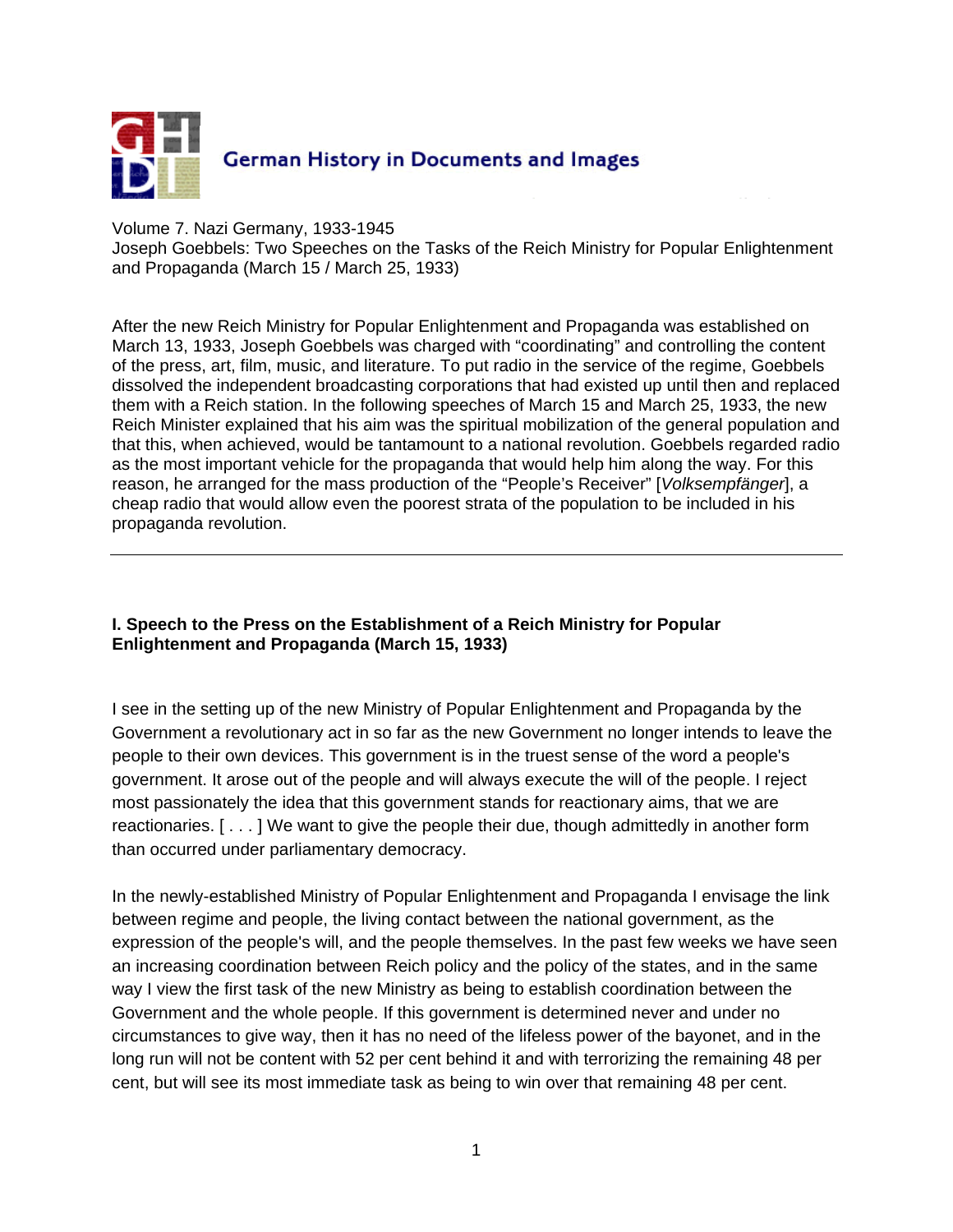# $[\ldots]$

It is not enough for people to be more or less reconciled to our regime, to be persuaded to adopt a neutral attitude towards us; rather we want to work on people until they have capitulated to us, until they grasp ideologically that what is happening in Germany today not only *must* be accepted but also *can* be accepted.

## $[\ldots]$

Propaganda is not an end in itself, but a means to an end. If the means achieves the end then the means is good. Whether it always satisfies stringent aesthetic criteria or not is immaterial. But if the end has not been achieved then this means has in fact been inadequate. The aim of our movement was to mobilize people, to organize people, to win them for the national revolutionary ideal. This aim—even the most hostile person cannot dispute this—has been achieved and that represents the verdict on our propaganda methods. The new Ministry has no other aim than to unite the nation behind the ideal of the national revolution. If the aim has been achieved then people can pronounce judgment on my methods if they wish; that would be a matter of complete indifference, for the Ministry would then by its efforts have achieved its goal. If, however, the aim is not achieved then although I might be able to prove that my propaganda methods satisfied all the laws of aesthetics I would have done better to become a theatre producer or the director of an Academy of Art not the Minister of a Ministry of Popular Enlightenment and Propaganda.

### $[\ldots]$

The most important tasks of this Ministry must be the following: first, all propaganda ventures and all institutions of public information belonging to the Reich and the states must be centralized in one hand. Furthermore, it must be our task to instill into these propaganda facilities a modern feeling and bring them up to date. We must not allow technology to run ahead of the Reich but rather the Reich must keep pace with technology. Only the latest thing is good enough. We are living in an age when policies must have mass support [ . . . ] the leaders of today must be modern princes of the people, they must be able to understand the people but need not follow them slavishly. It is their duty to tell the masses what they want and put it across to the masses in such a way that they understand it too. [ . . . ]

Source of English translation: Jeremy Noakes and Geoffrey Pridham, eds., Nazism*, 1919-1945,*  Vol. 2*: State, Economy and Society 1933-1939*. Exeter: University of Exeter Press, 2000, pp. 186-87.

Source of original German text: Speech to the Press on the Establishment of a Reich Ministry of Popular Enlightenment and Propaganda (March 15, 1933), in Joseph Goebbels, *Revolution der Deutschen: 14 Jahre Nationalsozialismus*. Oldenburg, 1933, pp. 135-50.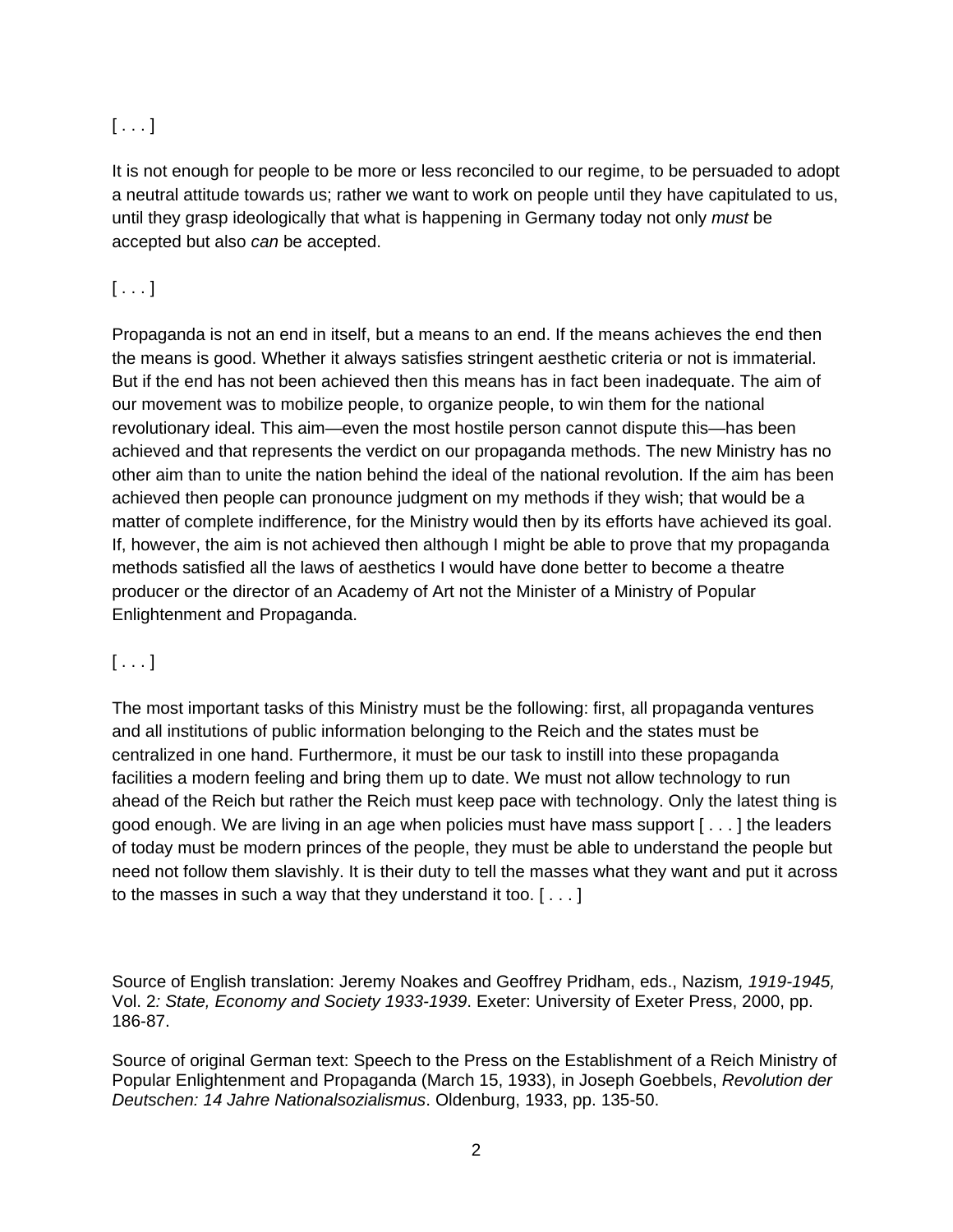#### **II. Address to the Officials and Directors of the Radio Corporation, Berlin, House of Broadcasting (March 25, 1933)**

## $[ . . . ]$

The Ministry has the task of achieving a mobilization of mind and spirit in Germany. It is, therefore, in the sphere of the mind what the Defense Ministry is in the sphere of defense. Thus, this ministry will require money and will receive money because of a fact which everybody in the Government now recognizes, namely that the mobilization of the mind is as necessary as, perhaps even more necessary than, the material mobilization of the nation. The proof is: in 1914 we had been mobilized in material terms as no other nation had—what we lacked was the mobilization of the mind within the country and in other countries which provided the basis for the material mobilization. We did not lose the war because our artillery gave out but because the weapons of our minds did not fire. Because people who knew nothing about it were employed to explain Germany to the world. Because people believed that any old privy councilor could do it, without his having any contact with every day life. No, this is a task for men who have come from the people and understand the people.

### $[\ldots]$

I consider radio to be the most modern and the most crucial instrument that exists for influencing the masses. I also believe—one should not say that out loud—that radio will in the end replace the press.

### $\lceil \ldots \rceil$

First principle: At all costs avoid being boring. I put that before *everything.*

### $[\ldots]$

So do not think that you have the task of creating the correct attitudes, of indulging in patriotism, of blasting out military music and declaiming patriotic verse—no, that is not what this new orientation is all about. Rather you must help to bring forth a nationalist art and culture which is truly appropriate to the pace of modern life and to the mood of the times. The correct attitudes must be conveyed but that does not mean they must be boring. And simply because you have the task of taking part in this national enterprise you do not have *carte blanche* to be boring. You must use your imagination, an imagination which is based on sure foundations and which employs all means and methods to bring to the ears of the masses the new attitude in a way which is modern, up to date, interesting, and appealing; interesting, instructive but not schoolmasterish. Radio must never go down with the proverbial disease—the intention is clear and it puts you off.

 $[ . . . ]$